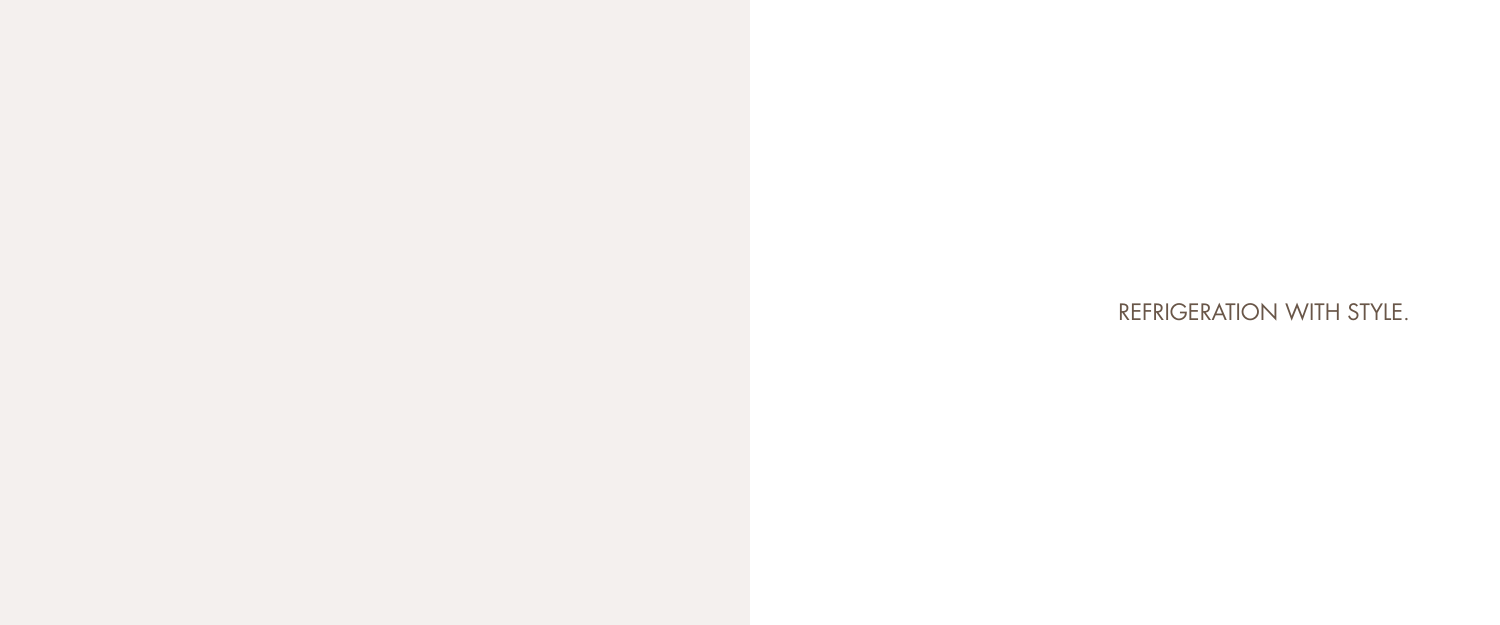# **LUXURY COOL REFRIGERATORS**

High technology at low temperatures.

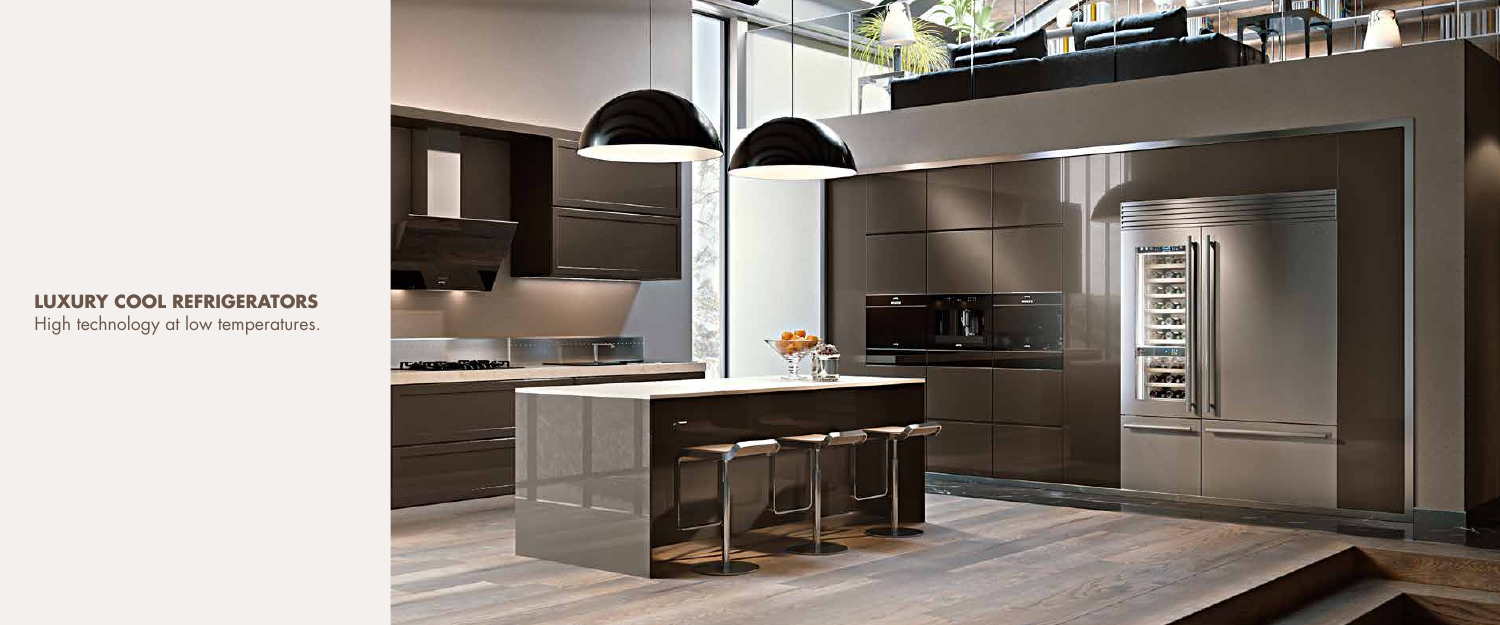

# **High performance and refined design**

Smeg's Luxury Cool collection offers a range of high-end refrigerators that employ the most advanced technologies: impeccably efficient and low on energy consumption, they offer cutting-edge performance.

The materials have been carefully selected for their excellent technical, hygienic and qualitative properties. The satin-finish stainless steel exteriors have an elegant and refined design: clean, minimal lines turn the refrigerator into an interior design feature with a strong character, one that is able to blend in harmoniously to any kitchen space.

Available both as freestanding and built-in units, Smeg's Luxury Cool refrigerators are hand-crafted in Italy with the care and attention to detail that only a company with long-standing experience in refrigeration can guarantee.



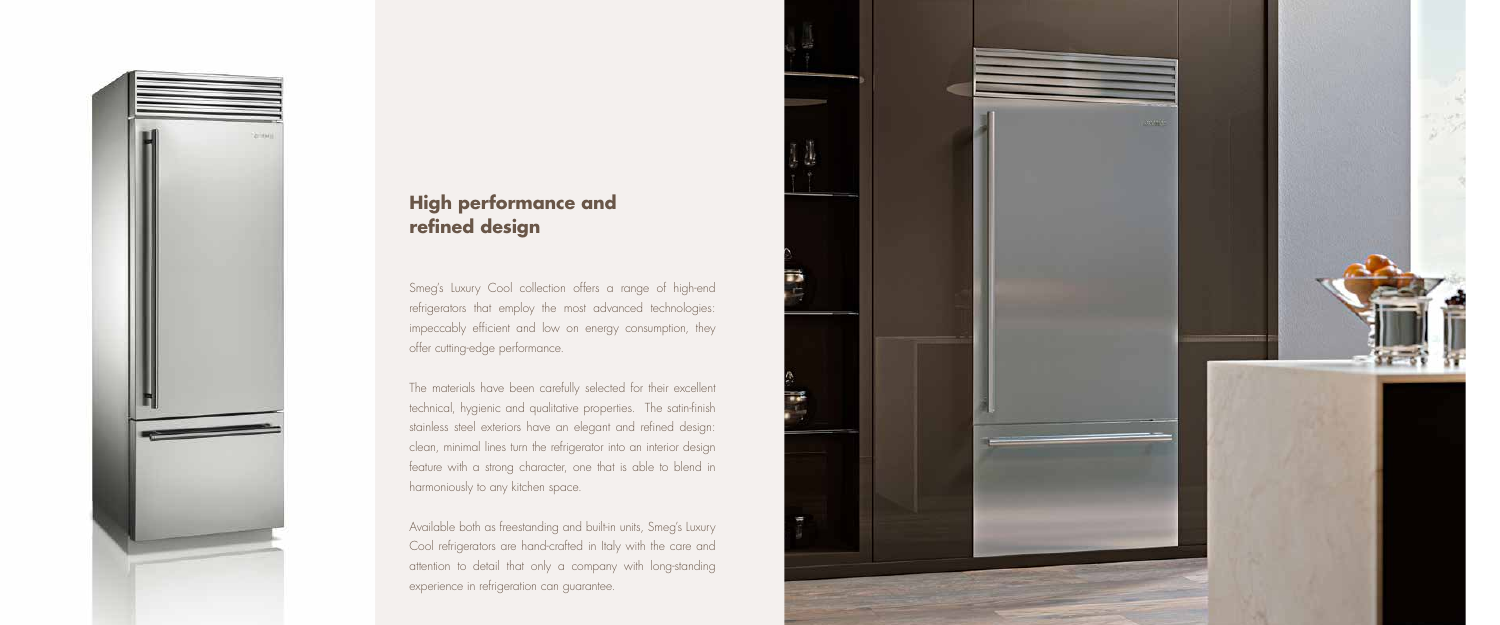# **ANTI-BACTERIAL DRAWERS**

The stainless steel used for the interiors is mechanically treated in order to achieve a perfectly uniform surface that inhibits the spread of bacteria. The absence of sharp corners and gaps makes cleaning the drawers very easy, eliminating places where crumbs and food remnants would be difficult to reach.

# **STRONG VARIABLE FULCRUM HINGES**

The hinges have a dual self-balancing movement that allows for optimum usage of the recess space as well as guaranteeing excellent stability and support for an unlimited number of door opening manoeuvres.





# FRESH DETAILS



# **TOUCH DISPLAY**

The milk goes here, vegetables there, cheese above there, eggs below... it's easy to decide where more space is needed: the convenient shelves can be adjusted to any height and can also be moved without having to remove them; they slide vertically along side runners.





Everything is under control. Just a glance at the digital display will allow you to view the temperature in each compartment of the refrigerator. Lightly touching the buttons provides access to numerous functions, allowing you to activate them and customise refrigerator operation to suit your needs. In addition, a message appears on the display in the event of malfunction to allow you to promptly correct the fault.

# **INTERNAL LIGHTING**

Two series of elegant white LED lights illuminate the interior from above, whilst the cool compartment and the Multi-zone drawer, are equipped with dedicated spotlights. In addition to guaranteeing excellent levels of brightness, LEDs also offer long life and low power consumption.

# **ADJUSTABLE SHELVES**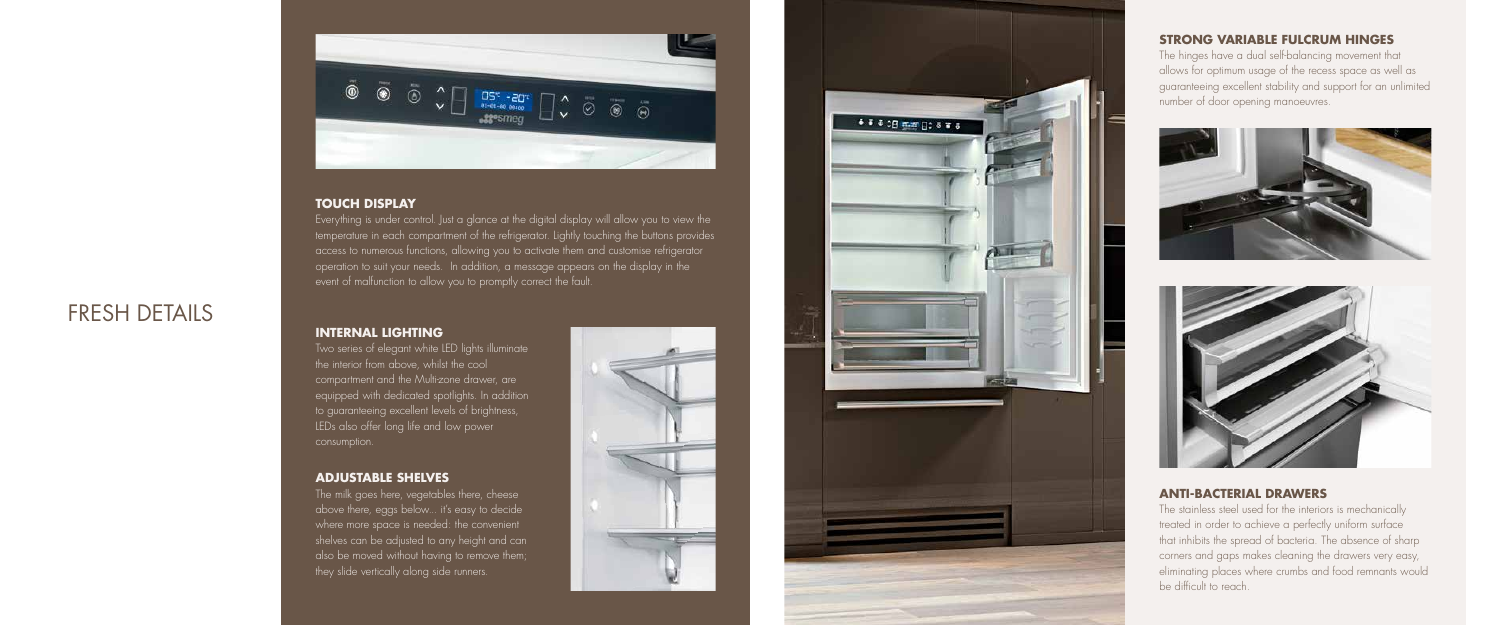# **MULTI-ZONE**

Refrigerator, 0° zone or freezer: just select the desired menu function to change the temperature of the lower compartment in the refrigerator. This makes managing the storage environments extremely flexible, above all in the event of installations that require several units placed side-by-side.

# **PURE WATER, ICE AT THE READY**

Immediately available ice cubes, in two different sizes, made automatically from water purified by the built-in filtering system. Once made, the ice cubes are sent to the ice compartment in the multi-zone drawer.

# **COOLING BOTTLES**

To rapidly cool bottles, just place them in the multi-zone drawer and activate the freezer function. You can also set a timer for this operation, from 1 to 45 minutes, after which time an alarm will sound to advise you that optimum temperature has been reached. Once you've removed the bottle, just press the Alarm button to deactivate the alarm. Then all you need to do is raise your glass for a toast.



# STORAGE BELOW ZERO

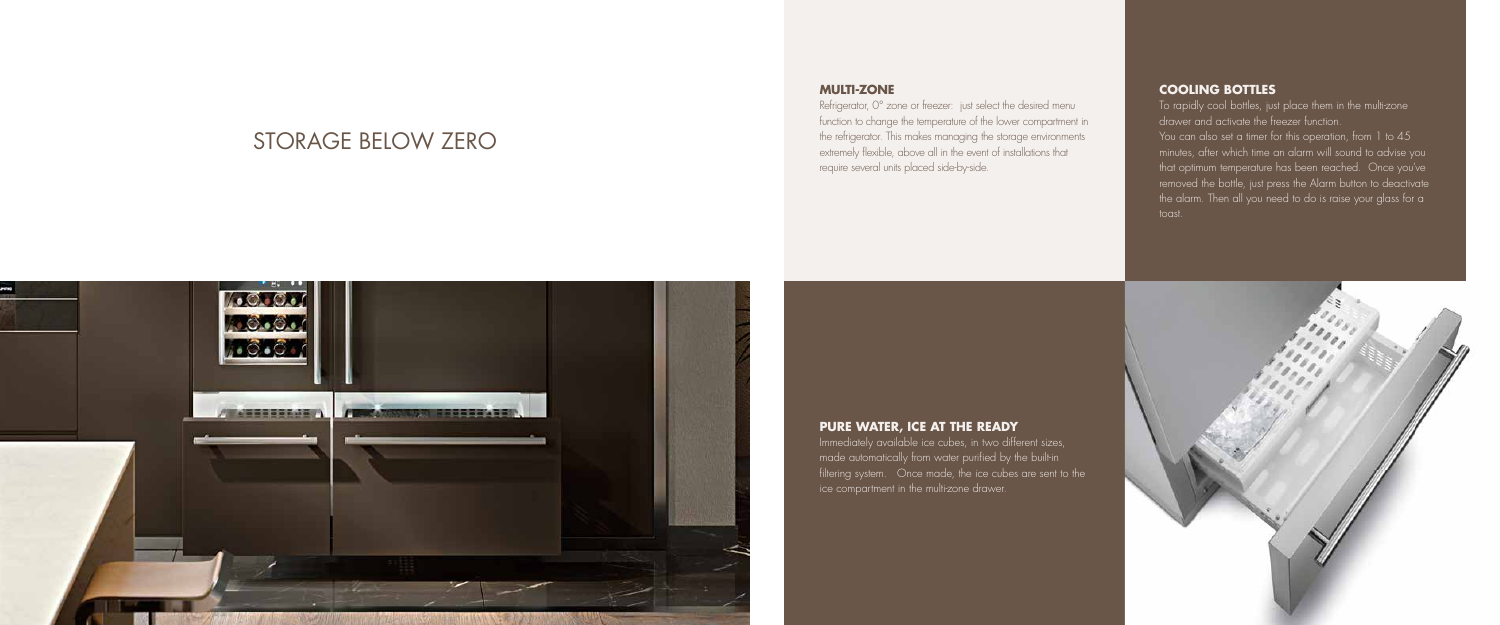# **TOTAL NO-FROST**

This is a fully automatic system that eliminates the need to defrost the refrigerator, the 0° compartment and the freezer. It is an extremely practical solution that reduces refrigerator maintenance to a minimum. Thanks to rapid cooling, the system also means the correct temperature is quickly restored each time the door is opened.

#### **MULTI-FLOW**

Independent ventilation in each refrigerator compartment and even distribution of the cool air flow ensure uniform temperatures, which are essential for optimum food preservation.

When you arrive home with your shopping, you place food in the refrigerator that is usually at a higher temperature than the food already in there. The Shopping function lessens the impact of this temperature difference by increasing the speed of the cooling and freezing process, improving food preservation. This function is also very useful when you know that the refrigerator will be opened more often usual, for example when you are preparing an elaborate meal, as it prevents the internal temperature from getting too high.

### **SHOPPING FUNCTION**

# **FOOD PRESERVATION UNDER CONTROL**

Thanks to an accurate detection system, the refrigerator warns you of any anomalies, such as a drawer left open, by sounding an alarm. This guarantees optimum food preservation.

#### **SABBATH FUNCTION**

This function makes it easier to observe the practices of the Jewish religion. Temperature indications, ice production and internal lighting are deactivated, whilst the refrigerator continues to function.

# PROFESSIONAL PERFORMANCE



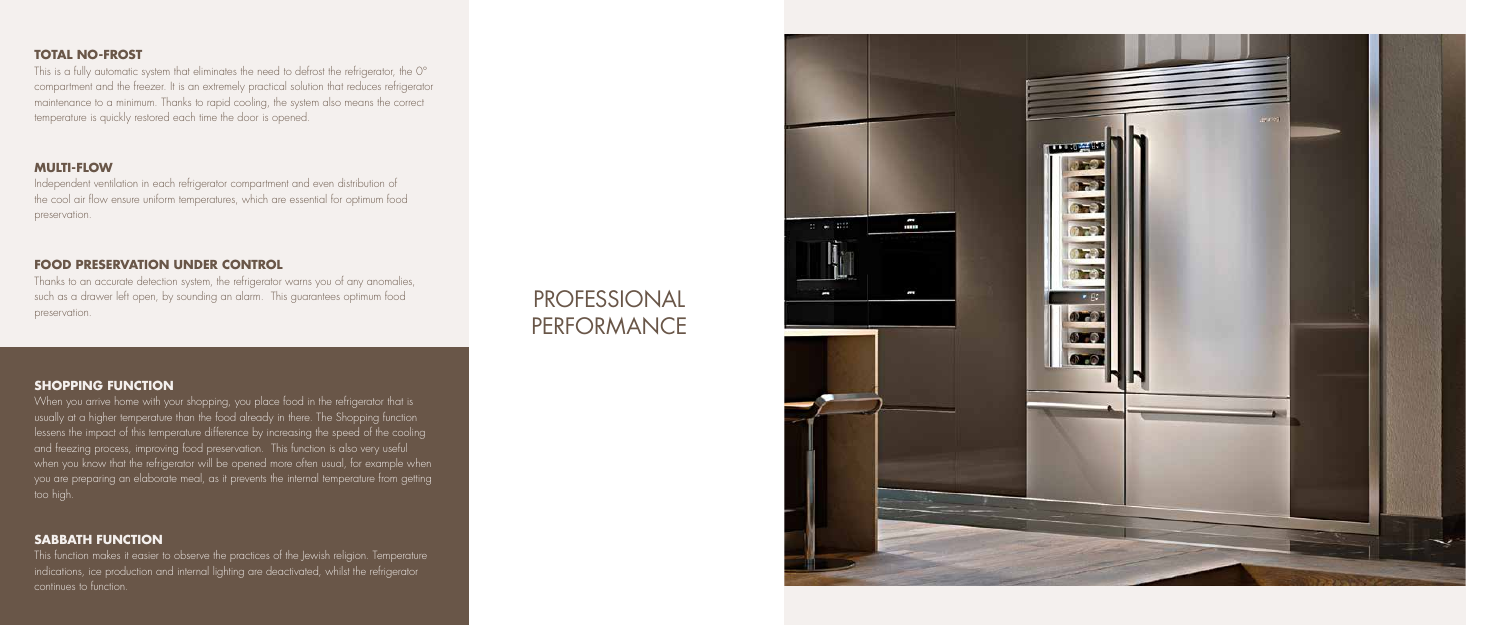![](_page_6_Picture_0.jpeg)

#### **RF396RSIX** Combi Fridge-Freezer, stainless steel, 90 cm. A+ energy efficiency class

Total gross capacity: 530 Litres Completely frost-free Touch display functions: Holiday, Rapid freezing, Rapid cooling, Multizone, ECO, Key lock (child lock), Temperature alarm signal and display warning Multi-zone compartment 2 compressors LED internal lighting Variable fulcrum hinges on the right

### Refrigerator:

Usable volume of fresh foods compartment: 417 Litres Multi-flow 3 adjustable glass shelves 1 Life Plus 0°C anti-bacterial sliding drawer 1 fruit and veg anti-bacterial sliding drawer 1 glass shelf covering fruit and veg compartment Inside door: 2 adjustable shelves 1 one shelf for bottles with metal wire

#### Freezer:

Usable volume of frozen foods compartment: 107 Litres Fast freeze area 2 drawers Automatic ice maker (only if connected to the mains water system)

Usable volume of fresh foods compartment: 327 Litres Multi-flow 3 adjustable glass shelves 1 Life Plus 0°C anti-bacterial sliding drawer 1 fruit and veg anti-bacterial sliding drawer 1 glass shelf covering fruit and veg compartment Inside door: 2 adjustable shelves 1 one shelf for bottles with metal wire

Also available: RF396LSIX - Stainless steel, hinges on the left

Usable volume of frozen foods compartment: 85 Litres Fast freeze area 2 drawers Automatic ice maker (only if connected to the mains water system)

Optional extras: REFLK6090 - grille and plinth kit for combining Wine Cellar WF366 + Refrigerator RF396 REFLKA1 - Joint kit for combining Wine Cellar WF366 + Refrigerator RF396 and RF376

REFLK6075 - grille and plinth kit for combining Wine Cellar WF366 + Refrigerator RF376

The technical drawing for installation can be found at the end of the catalogue.

![](_page_6_Picture_10.jpeg)

# **RF376RSIX** Combi Fridge-Freezer, stainless steel, 75 cm.

## A+ energy efficiency class

Total gross capacity: 425 Litres Completely frost-free Touch display functions: Holiday, Rapid freezing, Rapid cooling, Multizone, ECO, Key lock (child lock), Temperature alarm signal and display warning Multi-zone compartment 2 compressors LED internal lighting Variable fulcrum hinges on the right

# Refrigerator:

#### Freezer:

# Also available:

RF376LSIX - Stainless steel, hinges on the left

### Optional extras:

REFLKA1 - Joint kit for combining Wine Cellar WF366 + Refrigerator RF396 and RF376

The technical drawing for installation can be found at the end of the catalogue.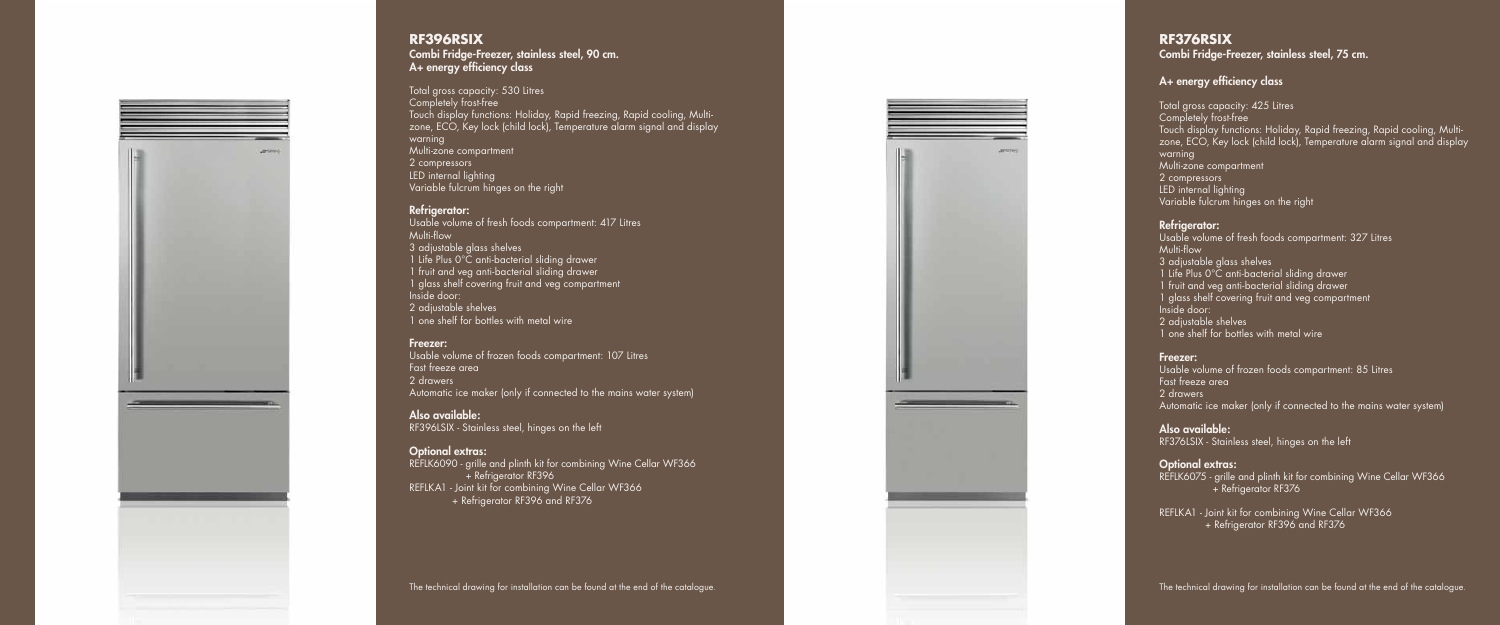# **RI76RSI** Built-in combi Fridge-Freezer, 75 cm.

## A+ energy efficiency class

Total gross capacity: 425 Litres Completely frost-free Touch display functions: Holiday, Rapid freezing, Rapid cooling, Multi-zone, ECO, Key lock (child lock), Temperature alarm signal and display warning Multi-zone compartment 2 compressors LED internal lighting Self-supporting variable fulcrum hinges on the right

### Refrigerator:

Usable volume of fresh foods compartment: 327 Litres Multi-flow

- 3 adjustable glass shelves
- 1 Life Plus 0°C anti-bacterial sliding drawer
- 1 fruit and veg anti-bacterial sliding drawer

1 glass shelf covering fruit and veg compartment Inside door:

- 2 adjustable shelves
- 1 one shelf for bottles with metal wire

#### Freezer:

Usable volume of frozen foods compartment: 85 Litres 2 drawers Automatic ice maker (only if connected to the mains water system)

Also available: RI76LSI - Hinges on the left

#### Optional extras:

REFLKB1 - Joint kit for combining Wine Cellar WI66 + Refrigerator RI76

The technical drawing for installation can be found at the end of the catalogue.

![](_page_7_Picture_0.jpeg)

#### **RI96RSI** Built-in combi Fridge-Freezer, 90 cm.

### A+ energy efficiency class

Total gross capacity: 530 Litres Completely frost-free Touch display functions: Holiday, Rapid freezing, Rapid cooling, Multi-zone, ECO, Key lock (child lock), Temperature alarm signal and display warning Multi-zone compartment 2 compressors LED internal lighting Self-supporting variable fulcrum hinges on the right

#### Refrigerator:

Usable volume of fresh foods compartment: 417 Litres Multi-flow 3 adjustable glass shelves

1 Life Plus 0°C anti-bacterial sliding drawer

1 fruit and veg anti-bacterial sliding drawer

1 glass shelf covering fruit and veg compartment

Inside door:

2 adjustable shelves

1 one shelf for bottles with metal wire

#### Freezer:

Usable volume of frozen foods compartment: 107 Litres 2 drawers Automatic ice maker (only if connected to the mains water system)

Also available: RI96LSI - Hinges on the left

#### Optional extras:

REFLKB1 - Joint kit for combining Wine Cellar WI66 + Refrigerator RI96.

The technical drawing for installation can be found at the end of the catalogue.

![](_page_7_Picture_18.jpeg)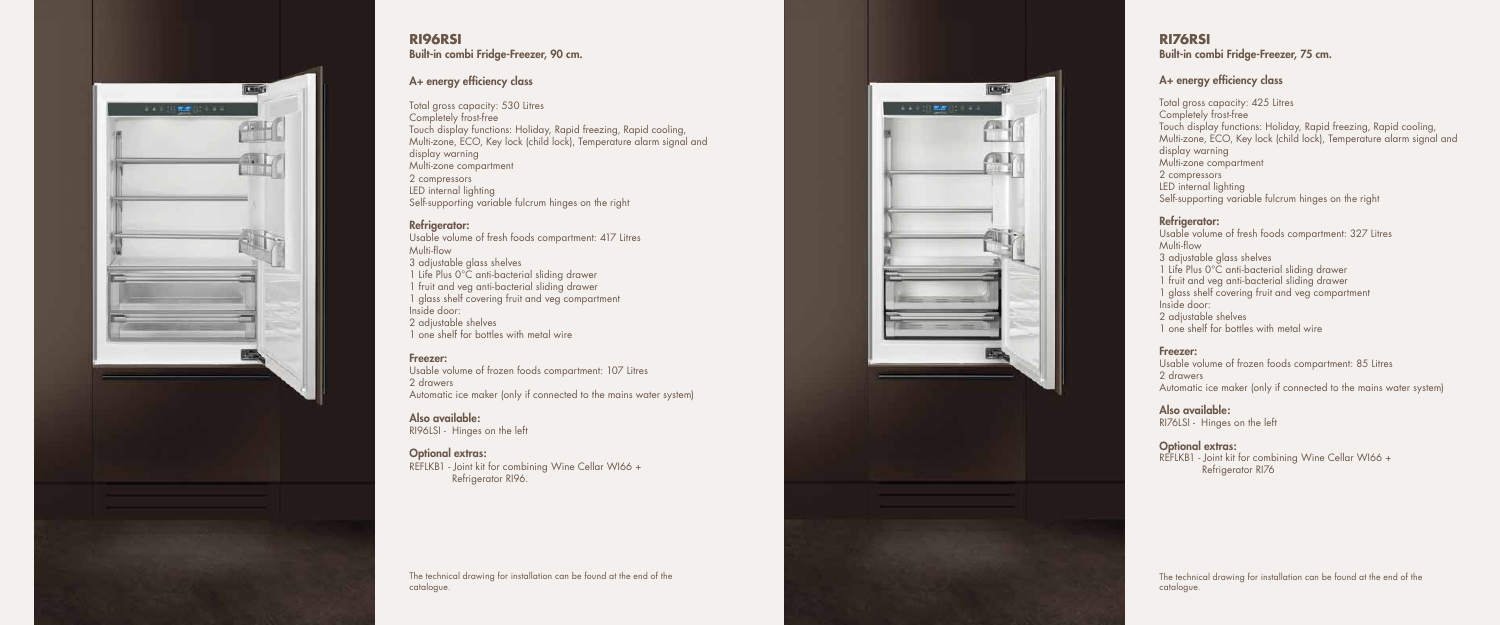# **LUXURY COOL WINE CELLARS**

A toast at the perfect temperature.

![](_page_8_Picture_2.jpeg)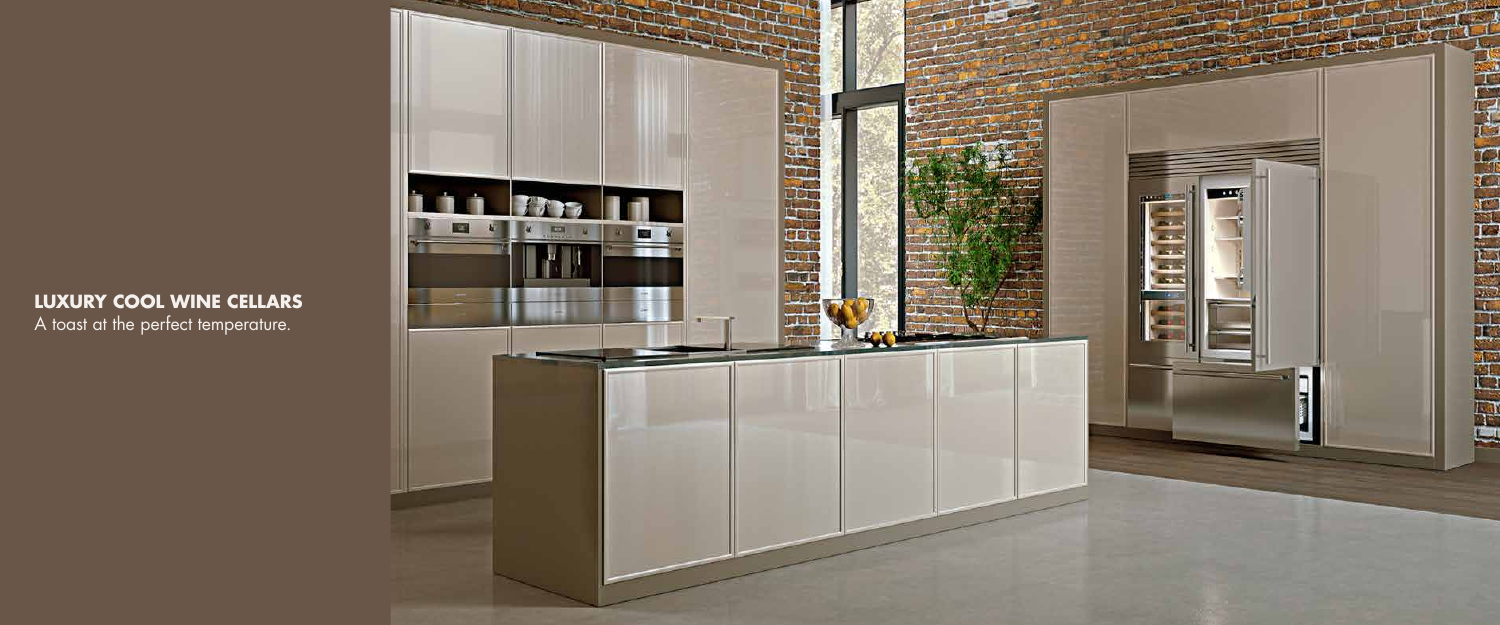![](_page_9_Picture_0.jpeg)

# **Where the finest wines feel at home**

The luxury of having a wine cellar in your own home means that your favourite wines are always ready for tasting. Each wine has its own ideal temperature and with Luxury Cool wine cellars you can precisely set each one: this means that all your wines will be at their best, from Amarone to Pinot Grigio. With its elegant design, the Luxury Cool collection wine cellar is a refined interior design feature, made from precious materials such as stainless steel for the outside and wood for the internal shelves.

It can be combined with both freestanding and built-in refrigerators to complete the home in style.

![](_page_9_Picture_4.jpeg)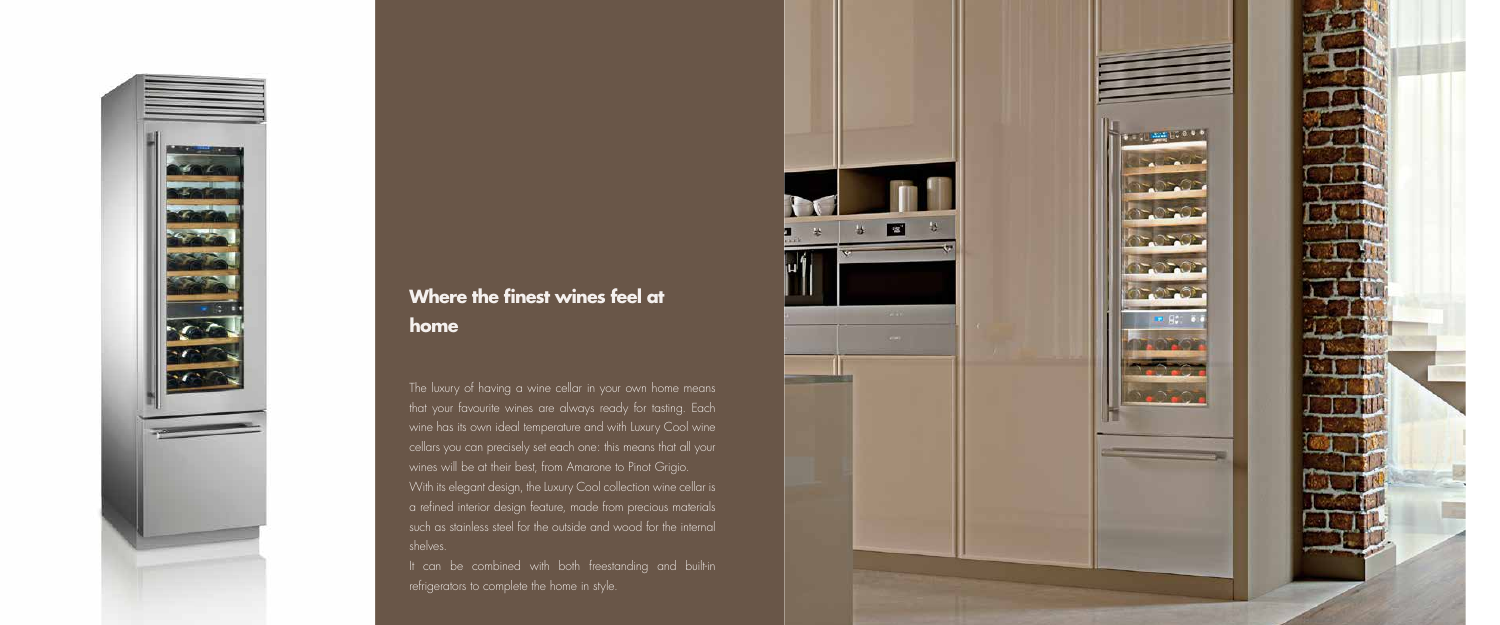#### **A PLACE FOR EACH WINE**

The wine cellar has a total capacity of 54 bottles, 36 on the upper shelves and 18 on the lower ones. Each shelf slides out and can easily be removed for cleaning.

# **TELESCOPIC SHELF GUIDES**

Each shelf rests on special guides that run on wheels, allowing the shelf to be easily pulled out for comfortable access to the bottles.

![](_page_10_Picture_5.jpeg)

# **QUADRUPLE GLASS**

The door has 4 panels of bronzed glass, offering the highest levels of protection against UV rays and sudden changes in temperature.

![](_page_10_Picture_8.jpeg)

# **LIGHTS**

# **CONNOISSEURS** RESERVE

Each shelf is equipped with an LED lighting system that allows you to see each bottle clearly. The Fine Wines compartment has two independent LED lights, like the Multi-zone drawer.

![](_page_10_Picture_17.jpeg)

## **2 INDEPENDENT ZONES**

Two independent compartments, with adjustable temperature from 4 to 18 degrees, allows you to maintain the ideal temperature for different types of wine.

# **FINE WINES**

The lower compartment of the wine cellar is dedicated to ageing the finest red wines. It has an accurate temperature control system and humidity level control system with three settings: low, average and high.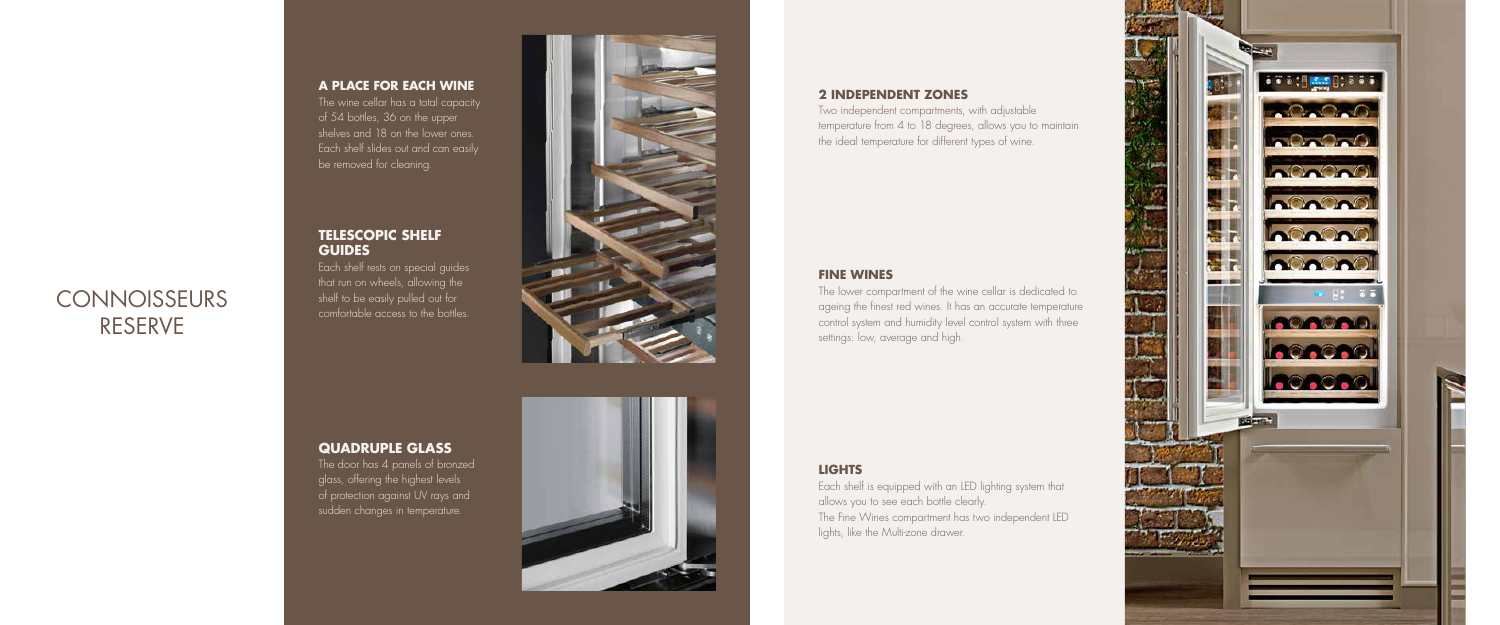# **RAPID COOLING**

An unexpected toast? You can rapidly cool bottles by simply placing them in the Multizone drawer and activating the dedicated function: they will be ready after a very short time, and an alarm will tell you when they have reached optimum temperature.

![](_page_11_Picture_3.jpeg)

## **MULTI-ZONE DRAWER**

In order to manage food storage methods in the best possible way, the temperature of the Multi-zone compartment can be fully adjusted using the display. It can be used as a refrigerator, freezer or 0° compartment: extreme flexibility to satisfy all needs.

![](_page_11_Picture_6.jpeg)

# **AMBIENT TEMPERATURE SENSOR**

Even if the ambient temperature changes suddenly, your wines won't be affected: a sensor automatically activates a system that ensures the inside of the wine cellar is maintained at

optimum temperature.

# **NO VIBRATIONS**

Wines are extremely sensitive: in order to protect them against the damaging effects of vibrations, the wine cellar has a system that reduces compressor vibration to a minimum. In addition, each shelf has a soft sliding system to protect the bottles from knocks or rapid movements.

![](_page_11_Picture_11.jpeg)

# MULTI-ZONE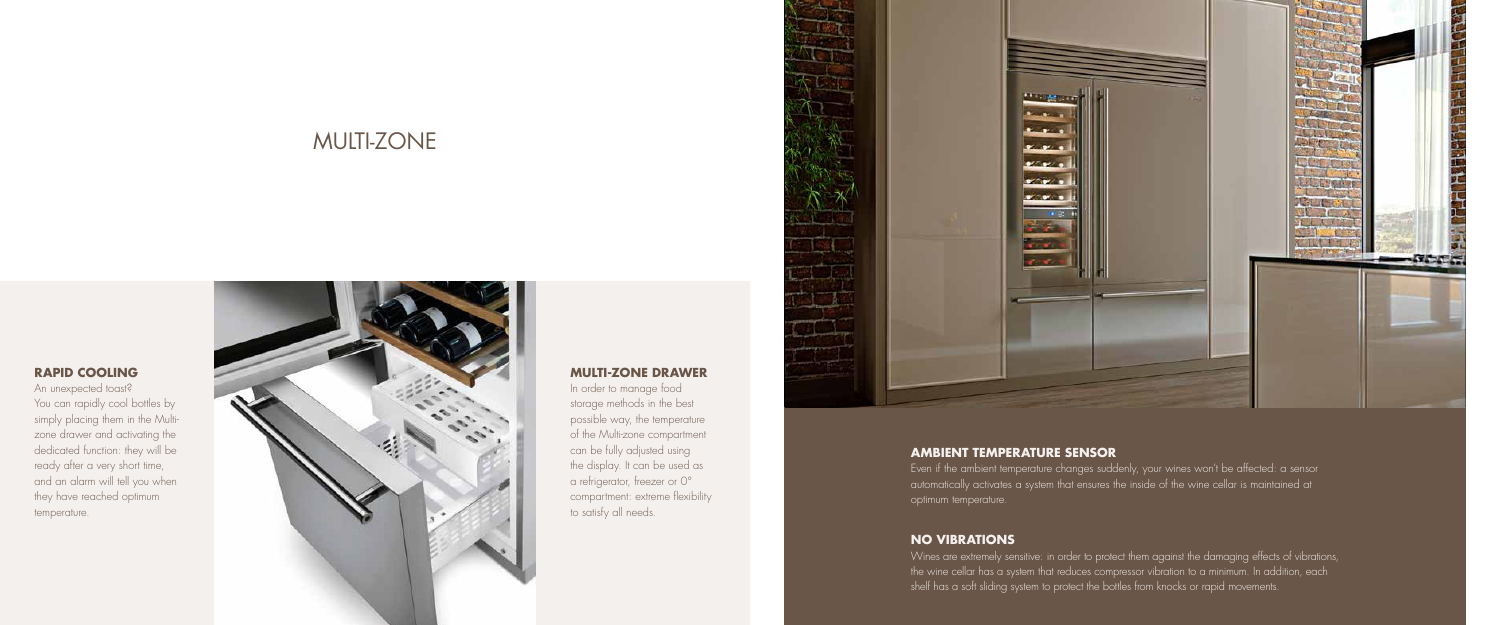![](_page_12_Picture_0.jpeg)

#### **WF366RDX** Wine cellar, stainless steel and glass, 60 cm.

Door in anti-UV glass: 4 sheets of glass Touch display functions: Holiday Multi-Zone, Shopping Multi-Zone, Cooling Timer, Multi-zone options, Key lock (child lock), Sabbath mode, Showroom mode, Temperature alarm and visual warning Automatic defrost LED internal lighting Variable fulcrum hinges on the right

#### A energy efficiency class

Usable volume: 150 Litres Capacity: 36 bottles Adjustable temperature from  $+4^{\circ}$ C to  $+18^{\circ}$ C 6 removable wooden shelves (oak) that slide on telescopic guides

#### Upper Wine Cellar compartment:

#### Lower Wine Cellar Compartment:

Usable volume: 78 Litres Capacity: 18 bottles Adjustable temperature from  $+4^{\circ}$ C to  $+18^{\circ}$ C Humidity level adjustment with 3 settings: low, average, high 3 removable wooden shelves (oak) that slide on telescopic guides

#### MULTI-ZONE compartment: FROST-FREE

Usable volume: 59 Litres 2 drawers Adjustable temperature as Freezer compartment: between -18°C and  $-22^{\circ}$ C Adjustable temperature as Refrigerator compartment: between +2°C and  $+8^{\circ}$ C Adjustable temperature as 0°C compartment: between -2°C and +2°C

Usable volume: 150 Litres Capacity: 36 bottles Adjustable temperature from +4°C to +18°C 6 removable wooden shelves (oak) that slide on telescopic guides

Also available: WF366LDX - Hinges on the left

#### Optional extras:

REFLK6090 - grille and plinth kit for combining Wine Cellar WF366 + Refrigerator RF396 REFLK6075 - grille and plinth kit for combining Wine Cellar WF366 + Refrigerator RF376 REFLKA1 - Joint kit for combining Wine Cellar WF366 + Refrigerator RF396 and RF376

The technical drawing for installation can be found at the end of the catalogue.

![](_page_12_Picture_14.jpeg)

### **WI66RS** Built-in wine cellar, 60 cm.

### A energy efficiency class

Door in anti-UV glass: 4 sheets of glass Touch display functions: Holiday Multi-Zone, Shopping Multi-Zone, Cooling Timer, Multi-zone options, Key lock (child lock), Sabbath mode, Showroom mode, Temperature alarm and visual warning Automatic defrost LED internal lighting Self-supporting variable fulcrum hinges on the right

#### Upper Wine Cellar compartment:

#### Lower Wine Cellar Compartment:

Usable volume: 78 Litres Capacity: 18 bottles Adjustable temperature from  $+4^{\circ}$ C to  $+18^{\circ}$ C Humidity level adjustment with 3 settings: low, average, high 3 removable wooden shelves (oak) that slide on telescopic guides

### MULTI-ZONE drawer:

FROST-FREE Usable volume: 59 Litres 2 drawers Adjustable temperature as Freezer compartment: between -18°C and  $-22^{\circ}$ C Adjustable temperature as Refrigerator compartment: between +2°C and  $+8^{\circ}$ C Adjustable temperature as 0°C compartment: between -2°C and +2°C

# Also available:

WI66LS - Hinges on the left

#### Optional:

REFLKB1 - Joint kit for combining Wine Cellar WI66 + Refrigerator RI76 or RI96

The technical drawing for installation can be found at the end of the catalogue.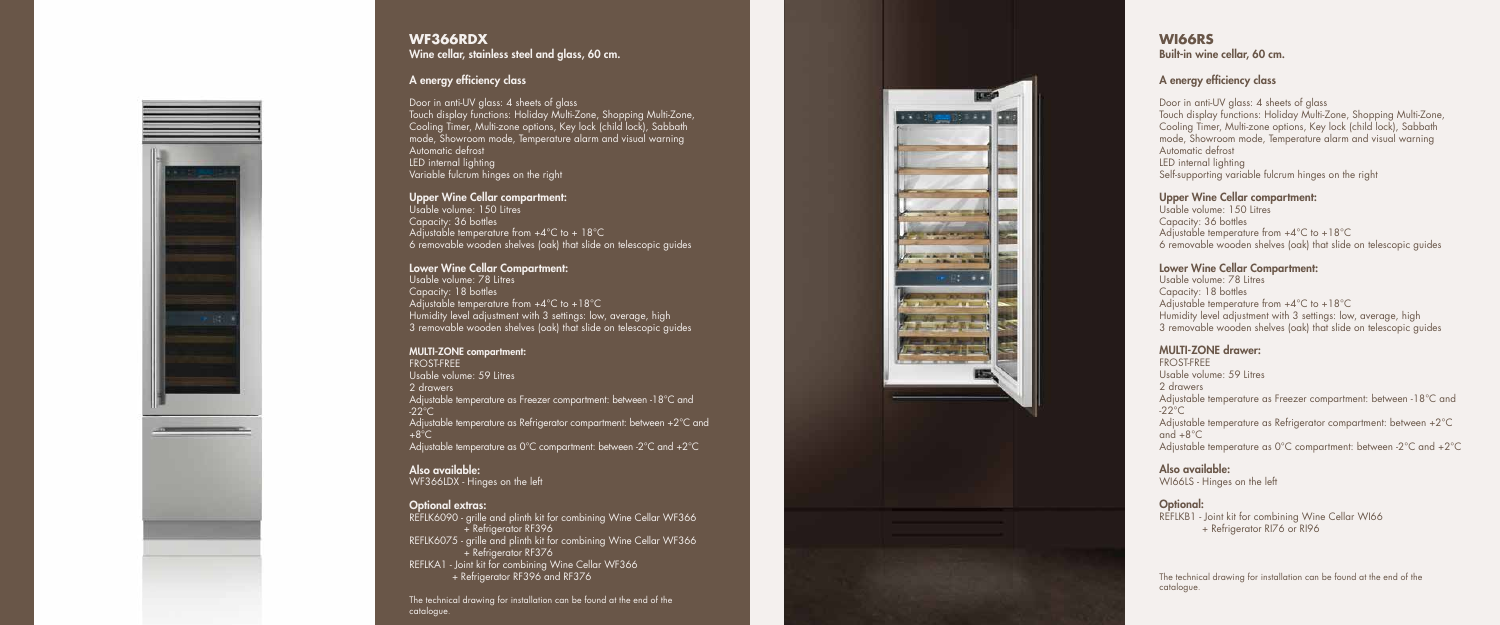![](_page_13_Figure_0.jpeg)

## **RF396RSIX**

**RF376RSIX**

 $90$ 

![](_page_13_Figure_8.jpeg)

**RI96RSI**

![](_page_13_Picture_9.jpeg)

![](_page_13_Figure_10.jpeg)

![](_page_13_Figure_11.jpeg)

**WF366RDX**

![](_page_13_Figure_14.jpeg)

![](_page_13_Picture_15.jpeg)

![](_page_13_Picture_16.jpeg)

**WI66RS**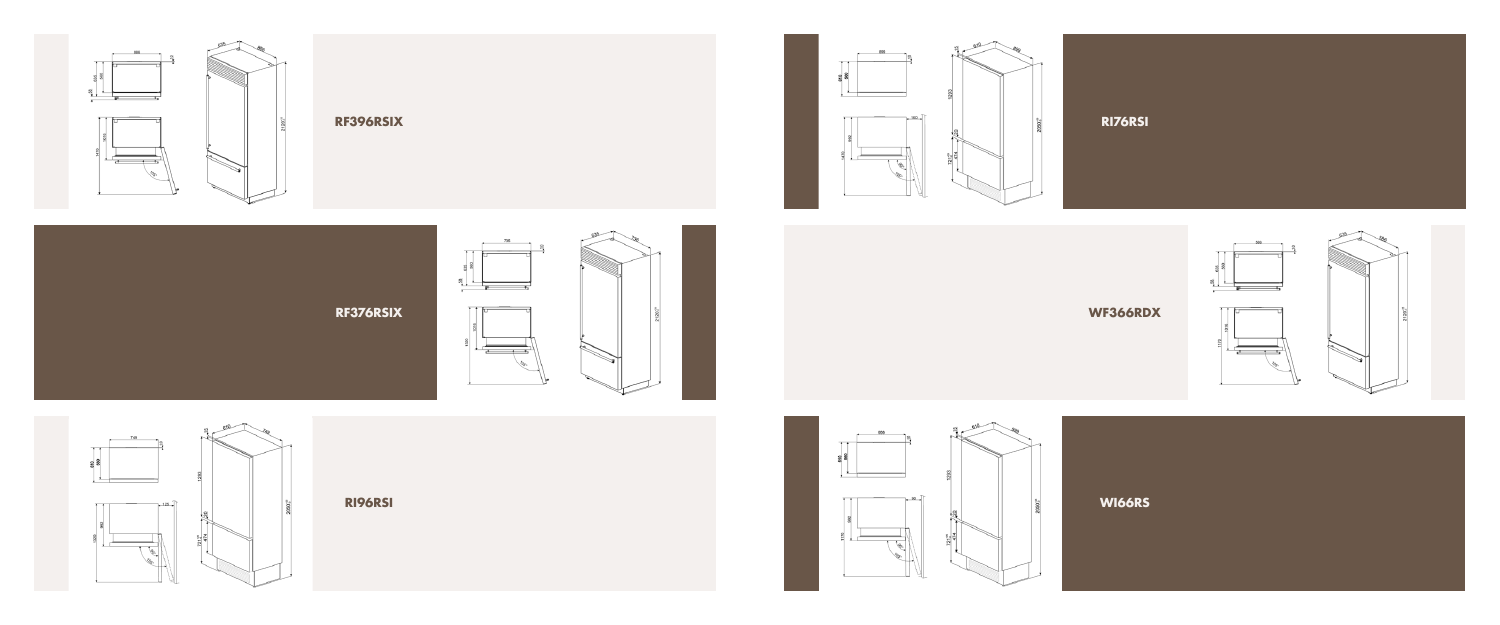Smeg S.p.A. reserves the right to modify its products without notification. The illustrations, data and descriptions in this catalogue are not binding and are purely illustrative. Covering panels shown with the products are not provided, they are added for photographic purposes only. For correct installation, it is absolutely imperative to follow the relevant technical instructions for each appliance.